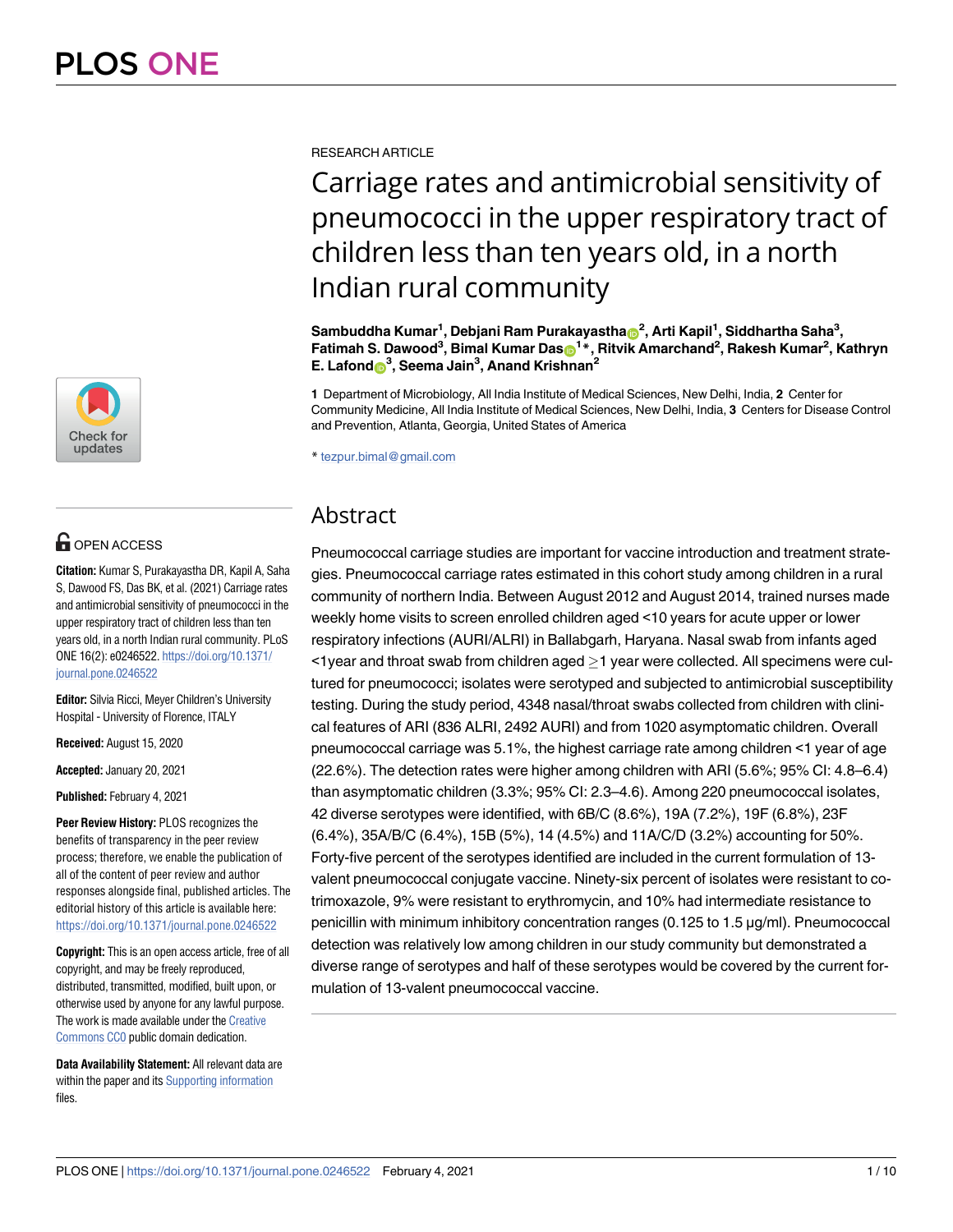<span id="page-1-0"></span>**Funding:** This study was funded under the cooperative agreement between the All India Institute of Medical Sciences, New Delhi, India and Center for Disease Control and Prevention, Atlanta, USA (U01-IP000492). Sambuddha Kumar, Debjani Ram Purakayastha, Arti Kapil, Siddhartha Saha, Fatimah S. Dawood, Bimal Kumar Das, Ritvik Amarchand, Rakesh Kumar, Kathryn E. Lafond, Anand Krishnan were all involved in the planning of the study and development of the study protocols and tools. Debjani Ram Purakayastha, Rakesh Kumar, Ritvik Amarchand coordinated communitybased surveillance activities. Sambuddha Kumar, Bimal Kumar Das and Arti Kapil performed the bacteriological studies. Sambuddha Kumar, Rakesh Kumar, Ritvik Amarchand and Siddhartha Saha analyzed the data. Sambuddha Kumar, Arti Kapil drafted the manuscript. Siddhartha Saha, Seema Jain, Kathryn E. Lafond, Fatimah S. Dawood, Anand Krishnan provided overall supervision for the project activities. All the authors have read and reviewed the manuscript.

**Competing interests:** No competing interest.

#### **Introduction**

According to the World Health Organization (WHO) and Maternal and Child Epidemiology Estimates Group (MCEE), in 2015, India had the highest number of under-five deaths due to acute respiratory infection (ARI) in the world  $[1, 2]$  $[1, 2]$  $[1, 2]$ . Although pneumococcal disease is vaccine preventable, Streptococcus pneumoniae remains a major cause of acute lower respiratory infection (ALRI) in children, causing an estimated 294,000 under-five deaths [\[3\]](#page-8-0). Pneumococcal disease is a major public health problem in India. Almost a quarter of global pneumococcal cases and deaths occur in India [\[3](#page-8-0), [4](#page-8-0)].

India introduced pneumococcal vaccine in selected high burden states in 2017 with plans to roll out across the country to reduce the under-five mortality  $[5]$  $[5]$  $[5]$ . Pneumococcal carriage studies are useful for monitoring circulating serotypes and the proportion that are covered by available pneumococcal conjugate vaccines (PCV). Pre- and post-PCV introduction nasopharyngeal carriage prevalence and serotype distribution are also used as an indirect measure to assess vaccine impact [[6](#page-8-0)]. The introduction of pneumococcal vaccine is expected to reduce the incidence of pneumococcal disease by reducing carriage rates of vaccine serotypes. However, in India, data on pneumococcal carriage are sparse. Few multi-site hospital-based studies from India found that serotypes 14, 1, 5, 19F and 6B were the most commonly identified serotypes in hospitalized children aged *<*5 years with invasive pneumococcal disease and the current PCV13 vaccine may provide serotype specific immunity against 74% of the serotypes causing invasive disease [[7](#page-8-0), [8](#page-8-0)].

Asian countries are unique with culture, society and somehow similar in lifestyle and overcrowded population of these regions is probably the major reasons for pneumococcal transmission. Pneumococcal distribution from Asian region countries, South Asian Pneumococcal Alliance (SAPNA) and Asian Strategic Alliance for Pneumococcal Disease Prevention (ASAP) reported circulating serotypes mostly involving in invasive pneumococcal disease [\[9\]](#page-8-0). Among neighbouring countries Pakistan had started expanded programme of immunization for PCV10 in 2012, with financial support of the Global Alliance for Vaccines and Immunisation (GAVI) and after that conjugate vaccine PCV10 included in Bangladesh and PCV13 in Nepal on 2015 [\[10\]](#page-8-0).

As a part of the effort to reduce under-five deaths due to pneumonia, frontline health workers in various low- and middle-income countries have been trained to treat pneumonia with antimicrobials based on symptoms and signs using the Integrated Management of Childhood Illnesses (IMCI) strategy  $[11]$ . However, emergence of antimicrobial resistance (AMR) to commonly used antibiotics like co-trimoxazole hampers effective prevention and treatment of pneumonia [[12](#page-8-0), [13\]](#page-8-0). The data on AMR in India, especially for important pathogens such as S. pneumoniae, are scanty. Data from different regions are needed to guide antibiotic treatment strategies for children with pneumonia in India.

The present study was carried out to assess the carriage, serotypes and AMR of circulating pneumococcal isolates among children aged *<*10 years living in rural northern India, prior to pneumococcal vaccine introduction. As the concentration of pneumococcal carriage is known to increase during acute upper respiratory infection (AURI), and acute lower respiratory infection (ALRI) [[14](#page-8-0), [15](#page-9-0)], and also compared carriage rates among children with clinical features suggestive of AURI, ALRI and asymptomatic children.

#### **Methods**

#### **Study population and specimen collection**

From August 2012 to August 2014 children aged *<*10 years surveyed living in four villages of Ballabgarh block in Faridabad district of the northern state of Haryana, India. This work was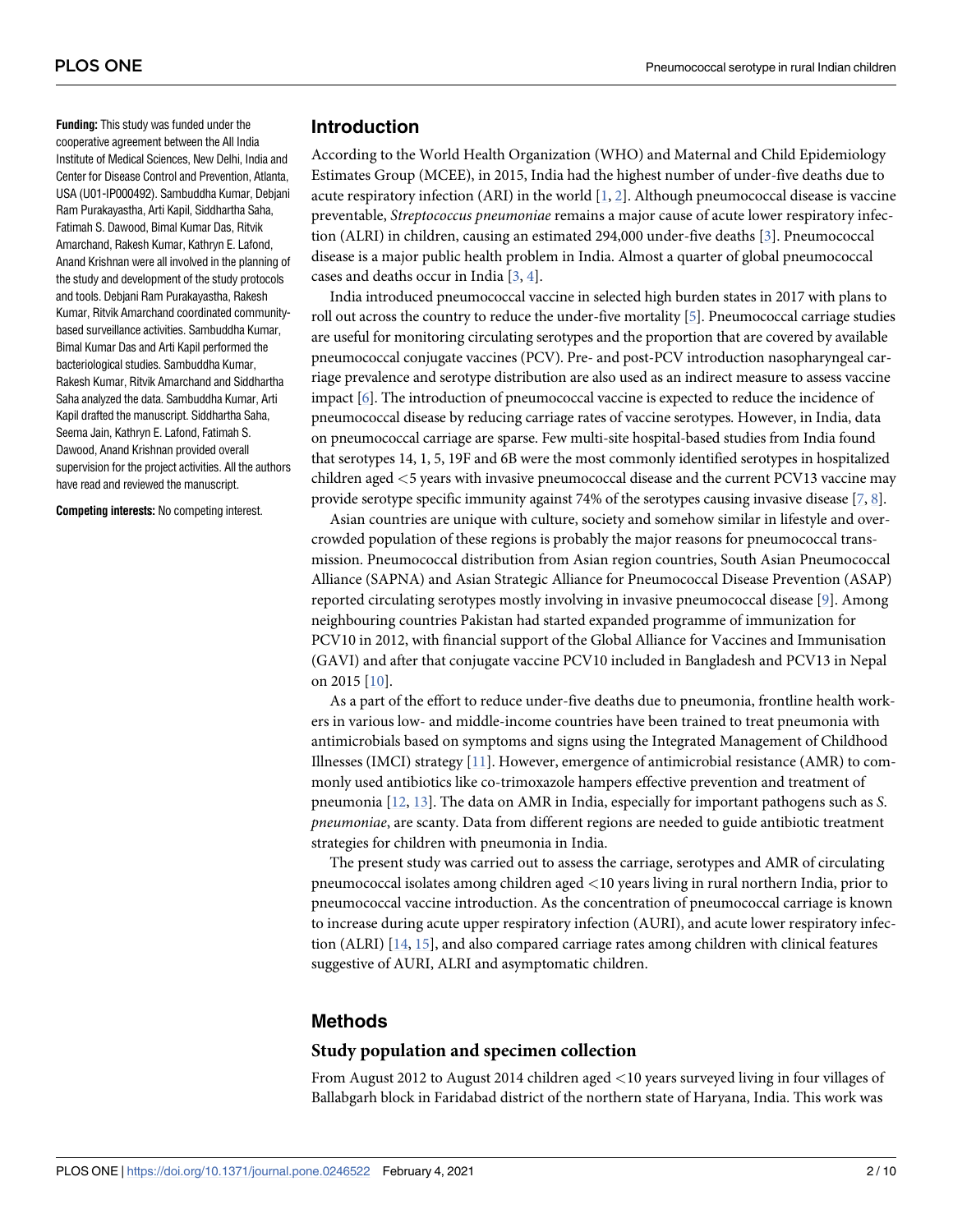<span id="page-2-0"></span>part of an ongoing cohort study on acute respiratory tract infections [[16](#page-9-0)]. Briefly, trained study staff visited all the enrolled children at their homes weekly for the detection of ARI case defined as onset of at least one of the symptoms of cough, sore throat, rhinorrhea, shortness of breath or earache/ear discharge in past 7 days. Children with any of these symptoms and signs of tachypnea, stridor, chest in-drawing, lethargy, convulsions or unconsciousness were classified as acute lower respiratory infection (ALRI) using the age-appropriate Integrated Manage-ment of Neonatal and Childhood Illness (IMNCI) [[11](#page-8-0)] and Integrated Management of Adolescent and Adult Illnesses (IMAI) guidelines [\[17\]](#page-9-0). Children with ARI without the signs and symptoms of ALRI were classified as having acute upper respiratory infection (AURI). Study nurses collected nasal swabs from infants aged *<*1year and throat swab from children aged 1–10 years. Nurses also collected swabs from similar number (ALRI) of conveniently selected asymptomatic children of similar age +/- 6 months from the same neighborhood with no respiratory symptoms in past 2 weeks. In addition, also collected specimens from a sample of AURI cases every day, as testing all samples was not possible because of limited resources. By rotation, on each workday of the week, one of the project nurses collected specimens from children with AURI detected in her designated surveillance area. As children were followed weekly, it is possible that a child may be swabbed more than once during the same episode if it lasts more than 7 days with worsening from AURI to ALRI. Swabs collected from children were immediately put into 15 ml falcon tube containing STGG (skimmed milk, tryptone, glucose, and glycerin) transport medium [[18](#page-9-0)] and transported in an icebox per standard protocols to the bacteriology laboratory [\[19\]](#page-9-0), at the All India Institute of Medical Sciences (AIIMS), New Delhi. In addition, separate nasal and throat swabs were also collected from each of these children with AURI/ALRI and the asymptomatic children for testing viral pathogens. [\[16\]](#page-9-0).

#### **Laboratory methods**

In the laboratory, specimens were vortexed to disperse organisms from the swab tip and cultured on Columbia agar plate with 5% sheep blood (bioMérieux, ™ France), and incubated overnight in a 5%  $\mathrm{CO}_2$  incubator at 37°C. Pneumococcal isolates based on morphological structure of colony identified by  $\alpha$ -hemolytic, microscopic observation, optochin susceptibility and bile solubility as recommended by the World Health Organization Pneumococcal Carriage Working Group [\[19\]](#page-9-0). Performed Neufeld's Quellung reaction for serotyping, using typespecific omni sera, pool sera, group sera, type sera and factor sera of Statens Serum Institut (SSI, Copenhagen, Denmark). Non-typeable isolates were further tested by PCR with fresh colonies of S. pneumoniae. DNA for PCR was extracted, using the QIAamp<sup> $E$ </sup> DNA mini kit (Qiagen, Germany), according to the manufacturer's instructions. Molecular confirmation for S. pneumoniae isolates was performed using polymerase chain reaction (PCR) for the presence of the conserved sequence for autolysin encoding gene lytA [[20](#page-9-0)]. Oligonucleotide primers used for 40 pneumococcal serotypes by conventional multiplex PCR method available on the CDC website [\(https://www.cdc.gov/streplab/downloads/pcr-oligonucleotide-primers.pdf\)](https://www.cdc.gov/streplab/downloads/pcr-oligonucleotide-primers.pdf). The condition for multiplex PCR was, 94˚C for 4 min, followed by 30 amplification cycles of 94˚C for 45 seconds, 54˚C for 45 seconds and 65˚C for 2 minutes and 30 seconds, while the annealing temperature for individual PCR reaction was at 60 $^{\circ}$ C [[20](#page-9-0)]. The PCR products were analyzed by gel electrophoresis on 2% agarose gels.

Antimicrobial susceptibility testing conducted using antibiotic disc (Himedia Laboratories, Mumbai ™, India), by Kirby-Bauer disc diffusion method, as per the Clinical and Laboratory Standards Institute (CLSI) guidelines, for ceftriaxone, chloramphenicol, co-trimoxazole, erythromycin, levofloxacin, oxacillin, penicillin, vancomycin [[21](#page-9-0)]. American Type Cell Collection (ATCC) 49619 of S. pneumoniae was used for a quality control test. Pneumococcal isolates that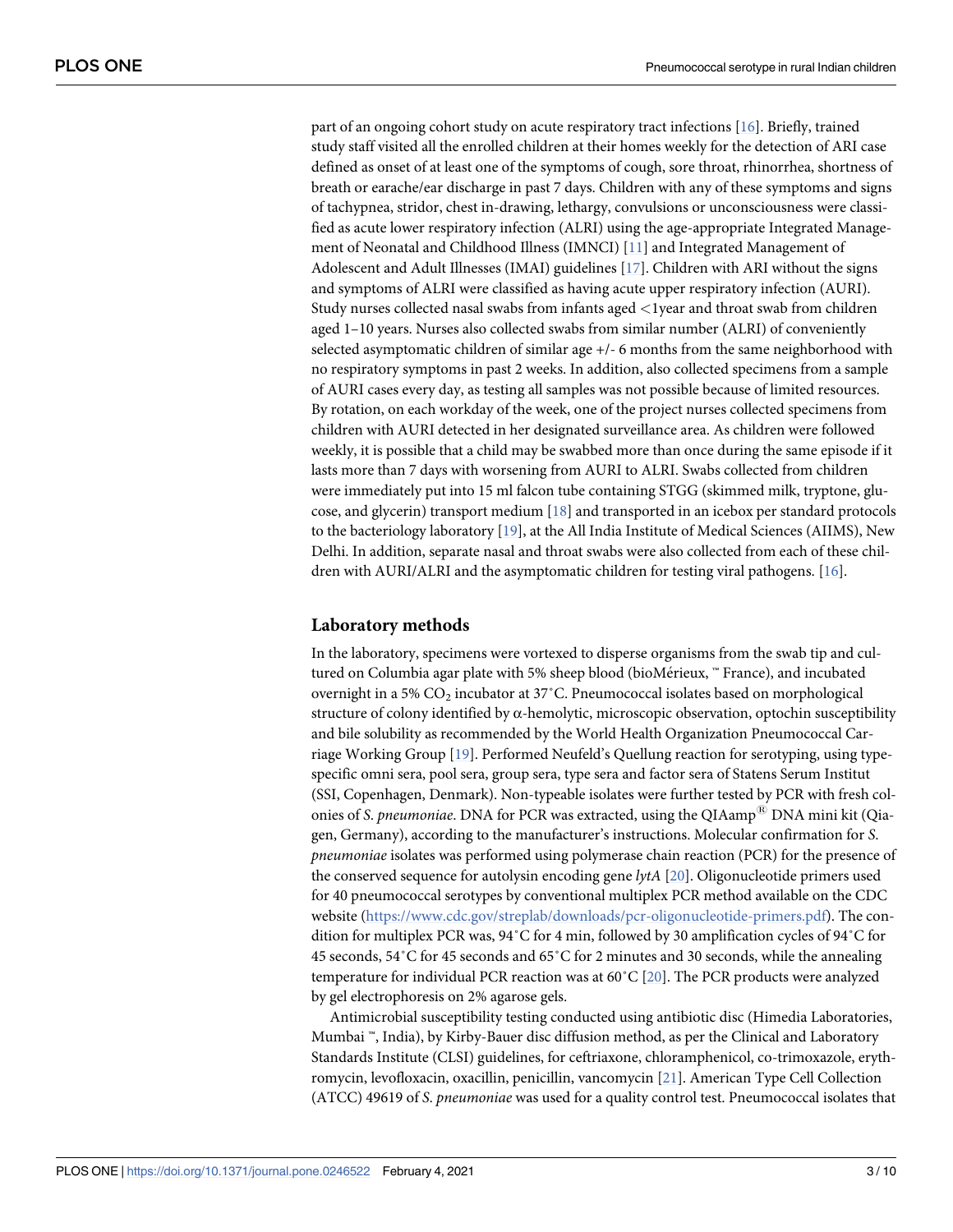<span id="page-3-0"></span>were not susceptible to penicillin were further tested for minimum inhibitory concentration (bioMérieux, ™ France) using  $ETEST^{\textcircled{R}}$  strips [\[21\]](#page-9-0).

#### **Data management and analysis**

Considered specimens as unit of analysis, collected specimens from a child if s/he had a new case of ARI or had worsened from AURI to ALRI during the last seven days to detect new infections. Therefore, the nurses could have collected specimens from same child more than once; so analyzed the proportion of specimens positive for S. pneumoniae, counting multiple specimens from the same child as discrete observations. (There was no child whose consecutive weekly specimen tested positive for S. pneumoniae). Used MS Excel™ (Microsoft Office 2010) and Epi Info v3.5 (CDC, Atlanta, GA, USA) for data entry. Laboratory and clinical datasets were merged and analyzed using Stata 12SE (Stata Corp, College station, Texas, USA). To calculate adjusted odds ratios, combined AURI and ALRI cases and used logistic regression to compare pneumococcal detection in specimens collected from symptomatic (AURI/ALRI) children compared to asymptomatic children, adjusting for age group, sex, month of detection and co-detection of any other bacterial and viral pathogens.

#### **Ethical clearance**

The study was approved by the Institutional Ethics Committee (IEC) of AIIMS, New Delhi, India. The institutional review board of the US Centers for Disease Control and Prevention relied on the review of the IEC of AIIMS. Written informed consent was obtained from all parents or guardians of enrolled children and assent was obtained from children aged  $\geq$ 7 years.

#### **Results**

Study followed 3765 children weekly for two years and collected a total of 4348 upper respiratory specimens. During the two years, 3328 specimens collected from children with ARI (including 836 ALRI and 2492 AURI) and 1020 specimen from asymptomatic children [\(Fig 1\)](#page-4-0). There were 162 specimens from 131 children which were collected within 14 days of last sample collection. Overall, of the 4348 specimens tested, and detected S. pneumoniae in 220 (5.1%, 95% CI: 4.4–5.8) specimens, including 186 (5.6%, 95% CI: 4.8–6.4) of 3328 specimens from ARI cases ( $n = 3328$ ) as shown in [Table 1.](#page-4-0) Of these detections among ARI specimens, 118 (63.4%) were from AURI and 68 (36.6%) from ALRI. S. pneumoniae was detected more frequently among children *<*1 year of age compared to older children, both among symptomatic children (25.0%; 95% CI: 21.4–28.9 �1 year, versus 1.9%; 95% CI 1.4–2.4 *>*1 year) and asymptomatic children (15.2%; 95% CI: 10.2–21.5 �1 year, versus 0.9%, 95% CI 0.4–1.8 *>*1 year). Further, of 160 detections among infants aged *<*1 year, 51 (41 with ARI and 10 asymptomatic) were among infants aged *<*6 months; the youngest age of carriage was 36 days which was in an asymptomatic infant. There was no significant difference in S. pneumoniae detection between boys and girls ([S2 Table\)](#page-7-0).

Among the children with S. pneumoniae detections, also detected Haemophilus influenzae type b (17, 7.7%), and respiratory viruses including rhinovirus (30, 13.6%), RSV (10, 4.5%), influenza (5, 2.3%), parainfluenza viruses (3, 1.4%), and metapneumovirus (1, 0.5%).

Using asymptomatic children as the reference group, found statistically significant association between S. pneumoniae detection among children with AURI (adjusted OR: 2.6; 95%CI: 1.5–4.4; p = 0.000), and ALRI (adjusted OR: 2.0; 95% CI: 1.1–3.5; p = 0.116), when adjusted for age groups, sex, co-detection of other bacterial or respiratory viral pathogen and month of detection ([S2 Table\)](#page-7-0).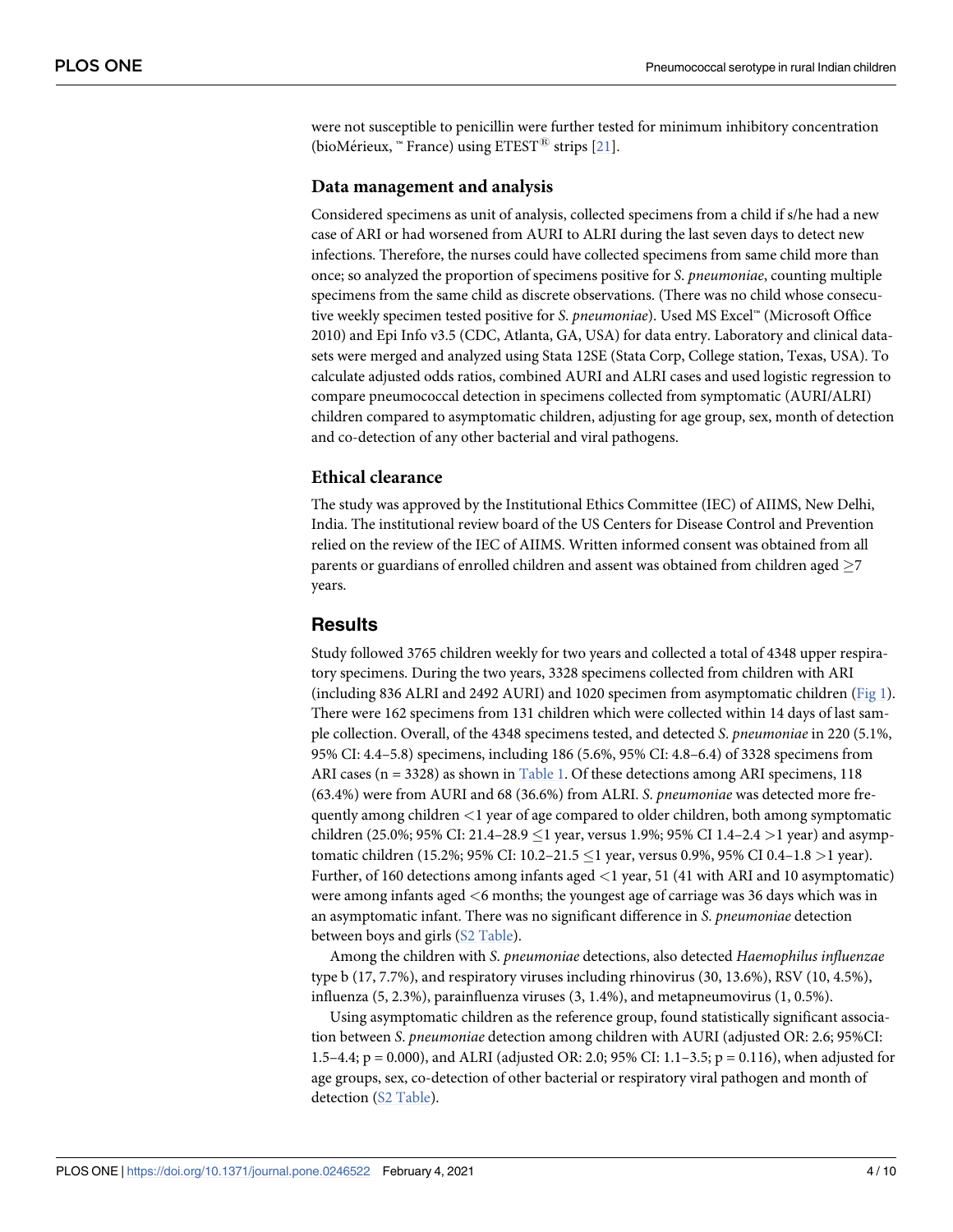<span id="page-4-0"></span>

**[Fig 1. F](#page-3-0)low-chart of specimens (nasal/throat swab) collection in children less than ten years from a rural community of north India.**

<https://doi.org/10.1371/journal.pone.0246522.g001>

Identified 42 diverse pneumococcal serotypes among this rural cohort of children aged less than 10 years. The ten most frequent serotypes were 6B/C, 19A, 19F, 23F, 35A/B/C, 15B, 14, 9V, 11A/C/D & 34/47; Combined, these accounted for 55% of the isolates ([S1 Table\)](#page-7-0). Ten isolates (4.5%) were non-typeable. Serotypes included in the currently used pneumococcal vaccines (PCV-10, PCV-13 and Pneumococcal polysaccharide vaccine (PPV)-23) are shown in [Fig 2.](#page-5-0) We found that 45% of isolates had serotypes included in PCV-13, commonly used vaccine in India. The serotypes 35A/B/C, 15B, and 34/47, not included in PCV-13, were frequently detected among children with AURI and ALRI but not among asymptomatic children in this community.

Among 220 pneumococcal isolates, susceptibility was high to penicillin (90%; 95% CI: 85.0–94.0%), ceftriaxone (100%; 95% CI: 98.3–100%), vancomycin (99.5%; 95% CI:97.5–99.9),

|                     | Asymptomatic children   |               |                     | <b>Acute Respiratory Infection</b> |               |                 |
|---------------------|-------------------------|---------------|---------------------|------------------------------------|---------------|-----------------|
|                     | No. of specimens tested | S. pneumoniae |                     | No. of specimens tested            | S. pneumoniae |                 |
|                     |                         | N             | % (95% CI)          |                                    | N             | % (95% CI)      |
| $0$ to $<$ 1 year   | 171                     | 26            | $15.2(10.2 - 21.5)$ | 536                                | 134           | $25(21.4-28.9)$ |
| 1 to $<$ 2 years    | 320                     | 6             | $1.9(0.7-4.0)$      | 602                                | 16            | $2.7(1.5-4.3)$  |
| 2 to $<$ 5 years    | 488                     | ◠             | $0.4(0-1.5)$        | 1155                               | 17            | $1.5(0.9-2.3)$  |
| $5$ to $<$ 10 years | 41                      | $\mathbf{0}$  | $0.0(0-8.6)^*$      | 1035                               | 19            | $1.8(1.1-2.9)$  |
| Total               | 1020                    | 34            | $3.3(2.3-4.6)$      | 3328                               | 186           | $5.6(4.8-6.4)$  |

**[Table 1.](#page-3-0) Isolation of S. pneumoniae from nasal/throat swabs in children aged less than 10 years by age and symptom status in a rural community of north India from 2012–14 (N = 4348 specimens).**

� One sided 97.5% Confidence Interval (CI)

<https://doi.org/10.1371/journal.pone.0246522.t001>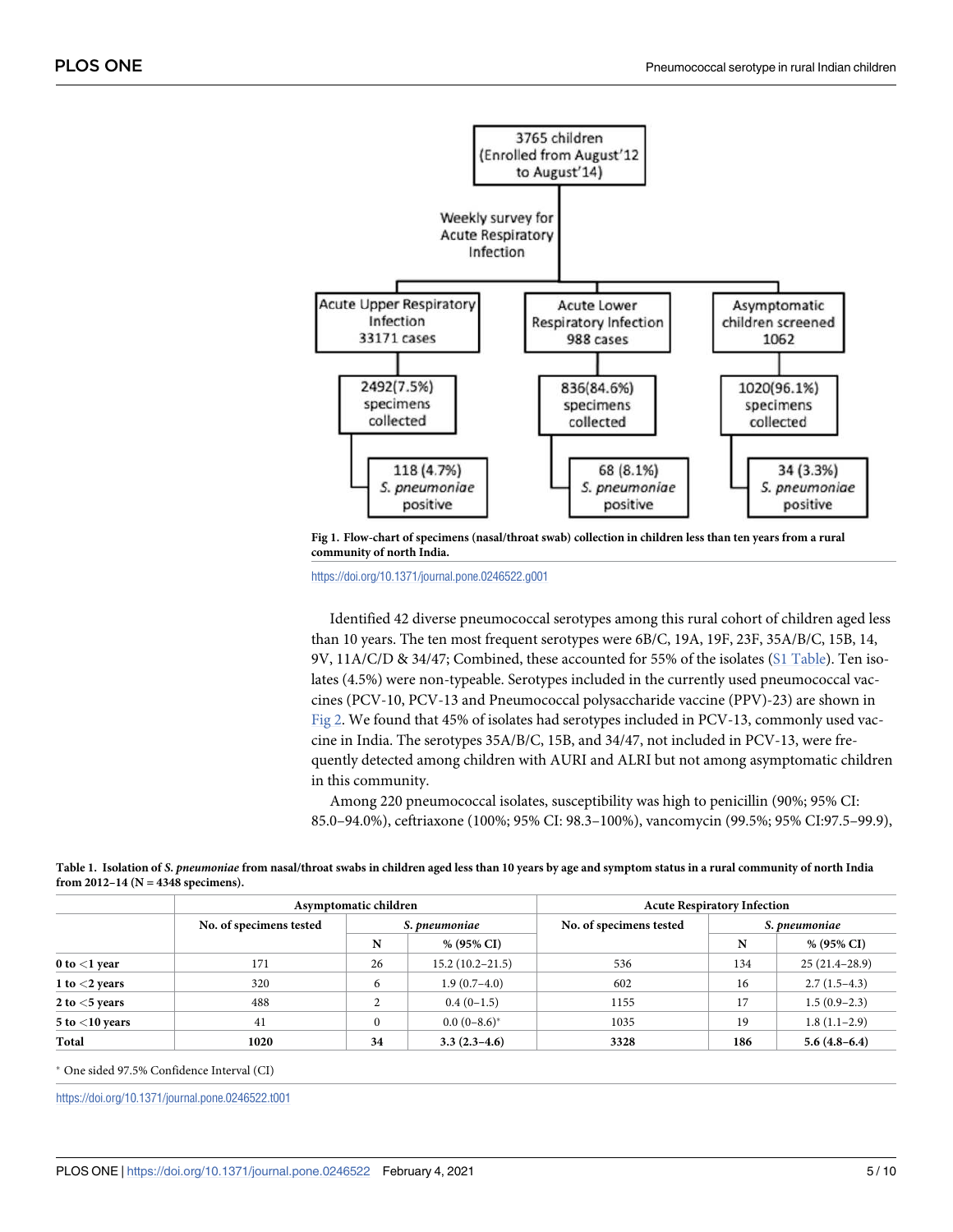<span id="page-5-0"></span>



<https://doi.org/10.1371/journal.pone.0246522.g002>

levofloxacin (97.7%; 95% CI 94.7–99.2%), chloramphenicol (97.3%; 95% CI 94.2–99.0), and erythromycin(90.9%; 95% CI 86.3–94.3%), but low to co-trimoxazole (6.4%; 95% CI 3.5– 10.4%). There were nine (4%; 95% CI 1.9–7.6%) pneumococcal isolates that were multidrugresistant to three antibiotics, all of which were resistant to co-trimoxazole. The multi-drug resistant serotypes were 7 F/A/B ( $n = 2$ ), NT ( $n = 2$ ), 11A/C/D, 19F, 33B/C/D, 9A/L, 9N. The most common penicillin resistant serotypes were 14 (n = 4), NT (n = 4), followed by 15B, 19F, 23A and 11A/C/D each with two isolates and single isolate with serotype 6B/C, 9N, 10A/B, 11B/F, 13/28, 23A and 33B/C/D. Minimum inhibitory concentration ranges (0.125 to 1.5 μg/ ml) for penicillin non-susceptible isolates. Twenty out of 220 pneumococcal isolates were erythromycin resistant, and most common serotypes were  $7F/A/B$  (n = 6), 23F (n = 4) and 19F  $(n = 2)$ .

#### **Discussion**

The present study was carried out in a north Indian rural community, to determine the carriage and serotypes of S. pneumoniae isolated from the upper respiratory tracts of children with ARI and asymptomatic children. Colonization with S. pneumoniae is considered a first step to pneumococcal disease and nasopharyngeal carriage has been used as a surrogate for circulating invasive strains in communities  $[22]$  $[22]$  $[22]$ . Similar to other studies, we found high pneumococcal carriage among infants (*<*1 yr) [[23–25\]](#page-9-0), with the earliest detection in a 36-days old infant. We found low overall carriage rates among children aged  $\geq$  1 year in this community. These finding might be explained by the high prevalence of antibiotic use, as seen in some studies in rural northern India  $[26]$  $[26]$  $[26]$ , or acquisition of cumulative immunity from multiple exposures to various serotypes [\[27\]](#page-9-0).

Prevalent serotypes in our study are different from those identified previously in this region or in other parts of India. Five most frequent serotypes in current study were 6B/C, 19A, 19F, 23F and 35A/B/C representing *>*35% of serotypes found in this area during the study period. A study from the region of northern India in 2007, children aged *<*3 years a pediatrics outpatient clinic showed the pneumococcal carriage rate was 6.5% and frequent serogroups/types were 1, 6, 14, and 19 [\[28\]](#page-9-0). While studies from southern India showed the most frequent serogroups/types among children were 19, 6, 15, 23, 9, 35 and 10 [[23](#page-9-0), [24](#page-9-0)], and children from the eastern part of India showed different serogroups/types, 33, 8, 1, 19, 6 and 23 [[25](#page-9-0)]. Neighbouring countries like Bangladesh, Pakistan, Sri Lanka and Nepal had some common circulating serotypes: 1, 5, 14, 1[9](#page-8-0)F, 19A, 23F and 6B  $[9]$ . The frequently observed serotypes, such as 14, 1,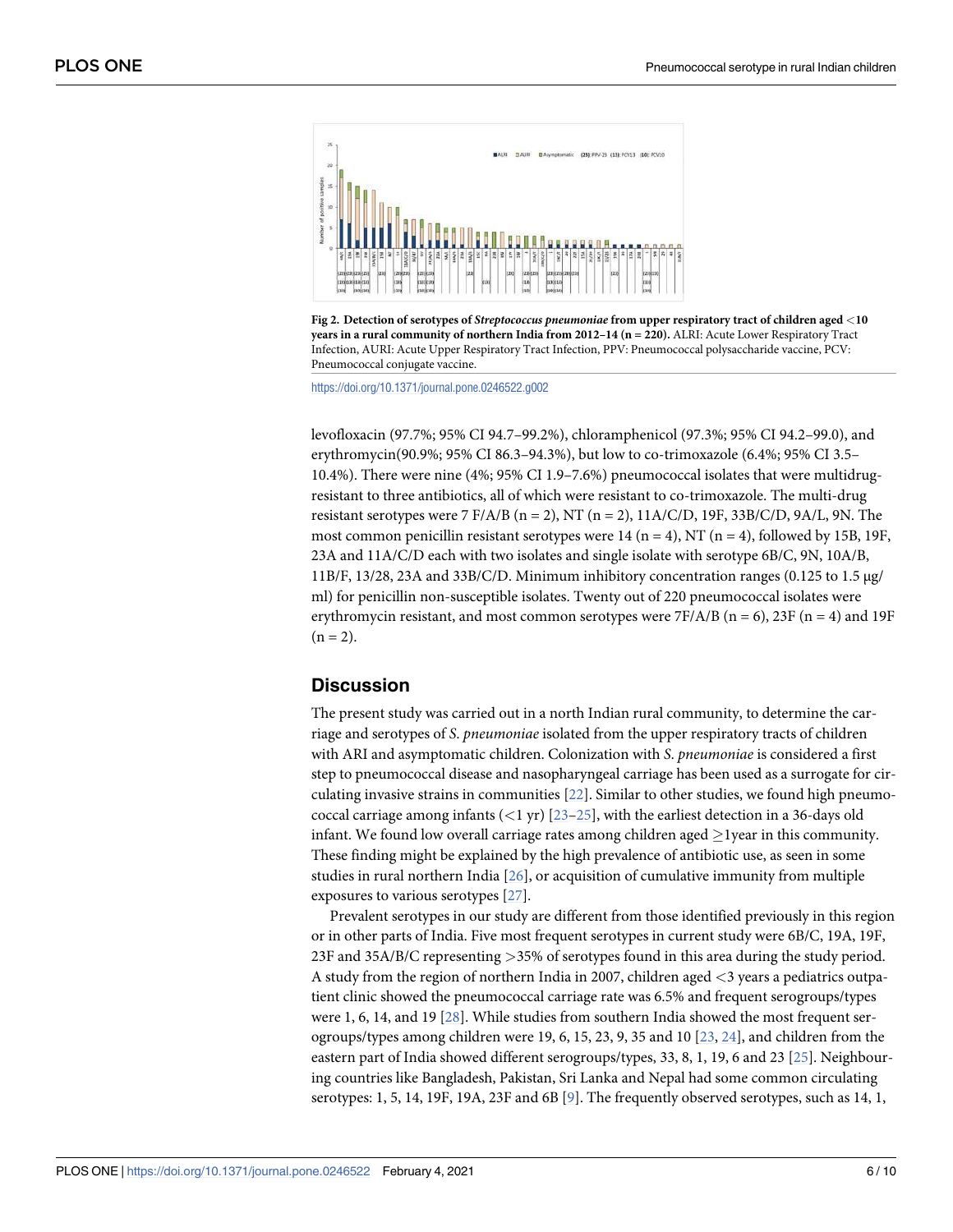<span id="page-6-0"></span>5, 19F and 6B in some of the recent studies from India on invasive pneumococcal disease among children *<*5 years old, were also detected in our study [[7–9](#page-8-0)].

The antimicrobial susceptibility pattern of S. *pneumoniae* isolated in this cohort is similar to that found in previous studies from India and elsewhere [\[29\]](#page-9-0). Antimicrobial resistance was most common against co-trimoxazole, similar to the findings in previous studies from India [\[13,](#page-8-0) [24,](#page-9-0) [25\]](#page-9-0). Asian Network for Surveillance of Resistant Pathogens (ANSORP) multi-countries collaborative work reported that pneumococcal isolation from India had the lowest resistant to penicillin. A recent study [[7](#page-8-0)] showed slightly increase in the number of penicillin nonsusceptible S. pneumoniae with 8% ( $n = 29$ ). Our study showed high susceptibility to penicillin, as found elsewhere in India [[25](#page-9-0)], and unlike the high penicillin resistance observed in other Asian countries like Thailand, Singapore, Hong-Kong had high resistance to penicillin 68%, 44% and 49%, respectively  $[9, 30]$  $[9, 30]$  $[9, 30]$  $[9, 30]$ . In a global review, high rates of resistance against both penicillin and erythromycin were reported in 6B, 6A, 9V, 14, 15A, 19F, 19A, and 23F [\[31\]](#page-9-0); however, in current study serotype 19F showed resistance against both the antibiotics. Two nonvaccine serotypes 35A/B/C and 11A/C/D, found in this rural community and previously have been shown to be associated with biofilm formation [\[32\]](#page-9-0), which may be responsible for the development of antibiotic resistance.

In this study, 45% of isolates were vaccine serotypes, while the remaining isolates were either non-typable (10%) or non-vaccine type. The Government of India approved the introduction of pneumococcal vaccine into the universal immunization programme (UIP) in 2017, starting with high-burden states  $[5]$  $[5]$  $[5]$ . Our study area is not considered a high-burden area and pneumococcal vaccine was not available in the area during this study. Therefore, our study documents baseline rates of pneumococcal detection and circulating serotypes that can be used to monitor the impact of pneumococcal vaccine introduction in the future. In other settings, the introduction of mass immunizations has resulted in replacement of non-vaccine serotypes in the community and reduction in the prevalence of drug resistant serotypes [[31\]](#page-9-0). However, it is still unclear whether the replacement of serotypes is associated with invasive pneumococcal disease.

One of the limitations of this study was collection of only upper respiratory tract specimens for detection of S. pneumoniae, which makes it difficult to attribute any etiological role in ARIs. This study was not originally designed to assess pneumococcal carriage. It leveraged a community-based surveillance platform for viral pathogens among children [\[16\]](#page-9-0). Despite these limitations, this study is one of few community-based pneumococcal carriage studies among children in India and provides insights into the dynamics of circulating pneumococcal serotypes in children 10 years of age and younger in rural India prior to the introduction of pneumococcal vaccine.

Findings of current study can inform the national guidelines on antimicrobial use for pneumococcal disease and provide critical information about baseline rates of S. pneumoniae carriage and circulating serotypes that can be used to measure the impact of vaccine introduction if the national vaccination program is expanded. The difference in circulating serotypes seen between our study and previous carriage studies suggests that such community-based carriage studies can be used to better understand the prevalence of different pneumococcal serotypes in India and the impact of vaccination.

#### **Supporting information**

**[S1 Data](http://www.plosone.org/article/fetchSingleRepresentation.action?uri=info:doi/10.1371/journal.pone.0246522.s001).** (XLSX)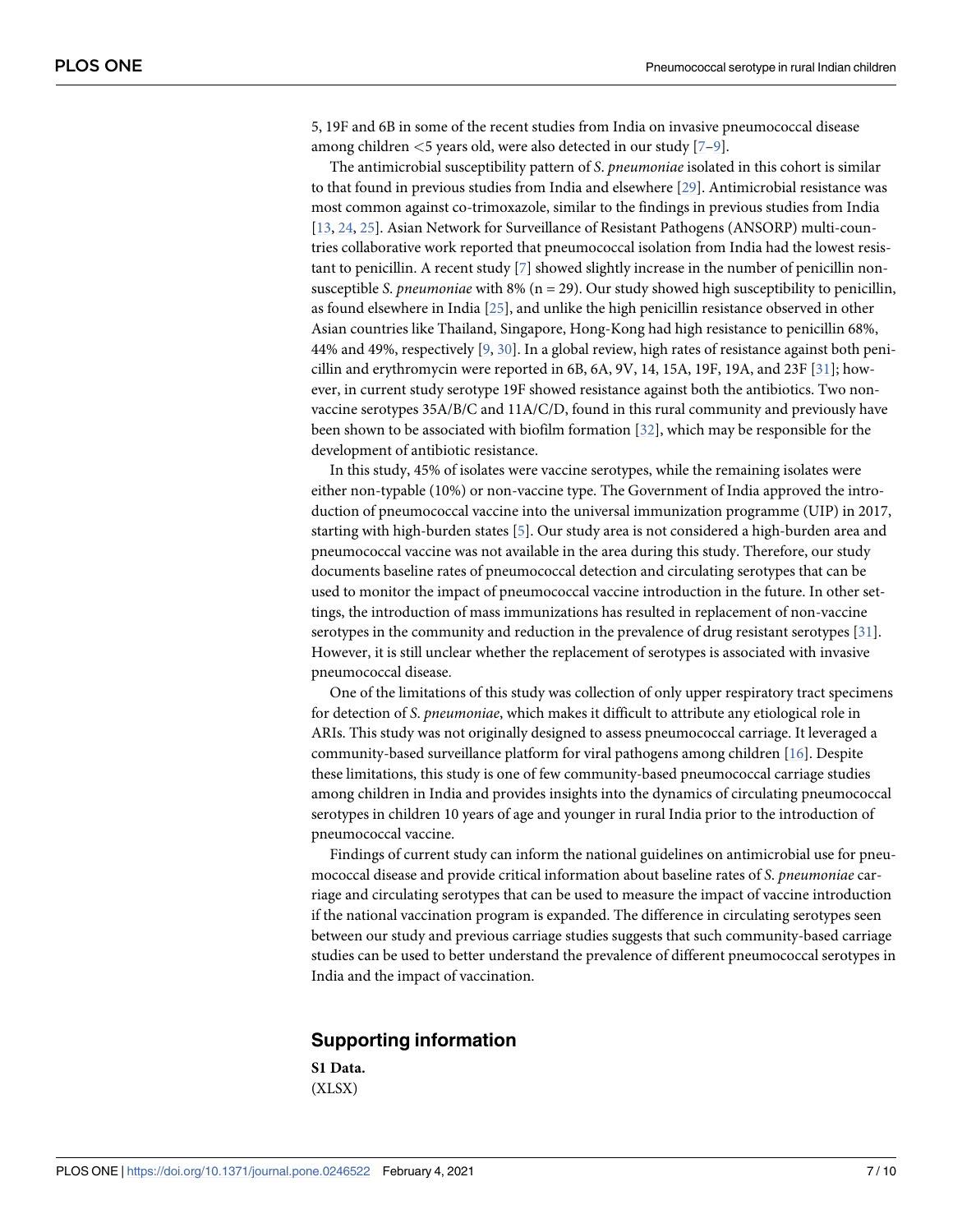<span id="page-7-0"></span>**[S1 Table.](http://www.plosone.org/article/fetchSingleRepresentation.action?uri=info:doi/10.1371/journal.pone.0246522.s002) Pneumococcal serotypes distribution among 220 isolates from children in rural northern India, 2012–2014.**

(PDF)

**[S2 Table.](http://www.plosone.org/article/fetchSingleRepresentation.action?uri=info:doi/10.1371/journal.pone.0246522.s003) Multi-variate analysis of factors associated with detection of pneumococcus in the upper respiratory specimens collected from children aged** *<***10 years in rural north India.** AURI: Acute upper respiratory infection, ALRI: Acute lower respiratory infection, RSV: Respiratory syncytial virus, HRV: Human rhinovirus, HMPV: Human metapneumovirus, PIV: Parainfluenza virus, Hib: Haemophilus influenzae type b. (PDF)

#### **Acknowledgments**

We are indebted to the villagers of the study area for their support and patience despite repeated visits during the study. We are thankful to the study participants and the project staff for their cooperation and support for this study. We express our profound gratitude to Dr Renu Lal and Marc-Alain Widdowson from CDC, and Prof Shobha Broor from AIIMS, who conceptualized this surveillance platform used for this study. We would like to express our special thanks to Dr Srinivas Acharya Nanduri from Division of Bacterial Diseases, CDC for his comments and suggestions for the manuscript.

**Disclaimer:** The findings and conclusions in this report are those of the authors and do not necessarily represent the official position of CDC.

Conferences, where this study has been presented:

- 1<sup>st</sup>IMRP (International meeting on respiratory pathogens), 2-4 September 2015, Singapore (Abstract no.-ASN0-211)
- 9<sup>th</sup> International symposium on pneumococci and pneumococcal diseases (ISPPD), 9–13 March 2014, Hyderabad, India (Abstract no. -ISPPD-0268)

#### **Author Contributions**

- **Conceptualization:** Sambuddha Kumar, Arti Kapil, Siddhartha Saha, Bimal Kumar Das, Seema Jain, Anand Krishnan.
- **Data curation:** Sambuddha Kumar, Debjani Ram Purakayastha, Arti Kapil, Siddhartha Saha, Ritvik Amarchand, Rakesh Kumar.
- **Formal analysis:** Sambuddha Kumar, Siddhartha Saha, Ritvik Amarchand, Rakesh Kumar.
- **Funding acquisition:** Siddhartha Saha, Kathryn E. Lafond, Seema Jain, Anand Krishnan.
- **Investigation:** Sambuddha Kumar, Debjani Ram Purakayastha, Arti Kapil, Bimal Kumar Das, Ritvik Amarchand, Rakesh Kumar, Anand Krishnan.
- **Methodology:** Sambuddha Kumar, Debjani Ram Purakayastha, Arti Kapil.
- **Project administration:** Debjani Ram Purakayastha, Arti Kapil, Siddhartha Saha, Fatimah S. Dawood, Bimal Kumar Das, Ritvik Amarchand, Kathryn E. Lafond, Seema Jain, Anand Krishnan.
- **Resources:** Debjani Ram Purakayastha, Arti Kapil, Bimal Kumar Das, Ritvik Amarchand, Rakesh Kumar, Anand Krishnan.
- **Software:** Rakesh Kumar.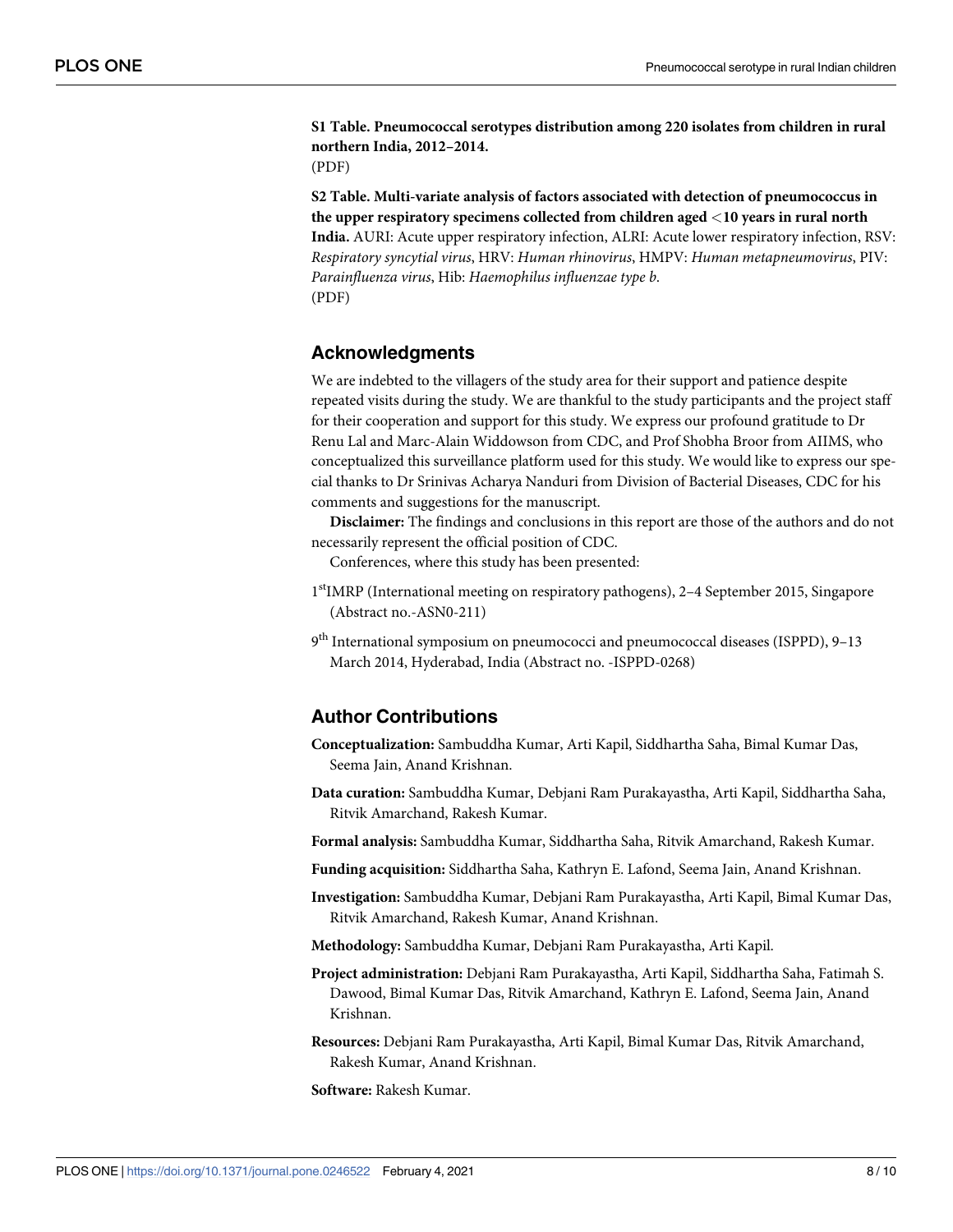<span id="page-8-0"></span>**Supervision:** Arti Kapil, Siddhartha Saha, Fatimah S. Dawood, Bimal Kumar Das, Kathryn E. Lafond, Seema Jain, Anand Krishnan.

**Validation:** Ritvik Amarchand, Anand Krishnan.

- **Visualization:** Arti Kapil, Bimal Kumar Das, Kathryn E. Lafond, Seema Jain, Anand Krishnan.
- **Writing original draft:** Sambuddha Kumar, Arti Kapil, Bimal Kumar Das.
- **Writing review & editing:** Sambuddha Kumar, Debjani Ram Purakayastha, Arti Kapil, Siddhartha Saha, Fatimah S. Dawood, Bimal Kumar Das, Ritvik Amarchand, Rakesh Kumar, Kathryn E. Lafond, Seema Jain, Anand Krishnan.

#### **References**

- **[1](#page-1-0).** Million Death Study C, Bassani DG, Kumar R, Awasthi S, Morris SK, Paul VK, et al. Causes of neonatal and child mortality in India: a nationally representative mortality survey. Lancet. 2010. 376 (9755):1853–60. [https://doi.org/10.1016/S0140-6736\(10\)61461-4](https://doi.org/10.1016/S0140-6736%2810%2961461-4) PMID: [21075444](http://www.ncbi.nlm.nih.gov/pubmed/21075444).
- **[2](#page-1-0).** Liu L, Oza S, Hogan D, Perin J, Rudan I, Lawn JE, et al. Global, regional, and national causes of child mortality in 2000–13, with projections to inform post-2015 priorities: an updated systematic analysis. Lancet. 2015. 385(9966):430–40. [https://doi.org/10.1016/S0140-6736\(14\)61698-6](https://doi.org/10.1016/S0140-6736%2814%2961698-6) PMID: [25280870](http://www.ncbi.nlm.nih.gov/pubmed/25280870)
- **[3](#page-1-0).** Wahl B, O'Brien KL, Greenbaum A, Majumder A, Liu L, Chu Y, et al. Burden of Streptococcus pneumoniae and Haemophilus influenzae type b disease in children in the era of conjugate vaccines: global, regional, and national estimates for 2000–15. Lancet Glob Health. 2018. 6 (7):e744–e57. [https://doi.](https://doi.org/10.1016/S2214-109X%2818%2930247-X) [org/10.1016/S2214-109X\(18\)30247-X](https://doi.org/10.1016/S2214-109X%2818%2930247-X) PMID: [29903376](http://www.ncbi.nlm.nih.gov/pubmed/29903376).
- **[4](#page-1-0).** Mathew JL, Singhi S, Ray P, Hagel E, Saghafian-Hedengren S, Bansal A, et al. Etiology of community acquired pneumonia among children in India: prospective, cohort study. J Glob Health. 2015. 5(2):050418. <https://doi.org/10.7189/jogh.05.020418> PMID: [26528392.](http://www.ncbi.nlm.nih.gov/pubmed/26528392)
- **[5](#page-1-0).** Sachdeva A. Pneumococcal Conjugate Vaccine Introduction in India's Universal Immunization Program. Indian Pediatrics. 2017. 54:445–6. <https://doi.org/10.1007/s13312-017-1044-z> PMID: [28667711](http://www.ncbi.nlm.nih.gov/pubmed/28667711)
- **[6](#page-1-0).** Murdoch DR. Assessing the Impact of Pneumococcal Conjugate Vaccines. Clin Infect Dis. 2020. 10; 70(8):1589–1590. <https://doi.org/10.1093/cid/ciz484> PMID: [31175809](http://www.ncbi.nlm.nih.gov/pubmed/31175809).
- **[7](#page-1-0).** Manoharan A, Manchanda V, Balasubramanian S, Lalwani S, Modak M, Bai S, et al. Alliance for Surveillance of Invasive Pneumococci (ASIP) Study Group. Invasive pneumococcal disease in children aged younger than 5 years in India: a surveillance study. Lancet Infect Dis. 2017. 17(3):305–12. [https://](https://doi.org/10.1016/S1473-3099%2816%2930466-2) [doi.org/10.1016/S1473-3099\(16\)30466-2](https://doi.org/10.1016/S1473-3099%2816%2930466-2) PMID: [27956163](http://www.ncbi.nlm.nih.gov/pubmed/27956163).
- **[8](#page-1-0).** Balaji V, Jayaraman R, Verghese VP, Baliga PR, Kurien T. Pneumococcal serotypes associated with invasive disease in under five children in India & implications for vaccine policy. Indian J Med Res. 2015. 142(3):286–92. <https://doi.org/10.4103/0971-5916.166588> PMID: [26458344](http://www.ncbi.nlm.nih.gov/pubmed/26458344).
- **[9](#page-1-0).** Bravo LC, Asian Strategic Alliance for Pneumococcal Disease Prevention (ASAP) Working Group. Overview of the disease burden of invasive pneumococcal disease in Asia. Vaccine. 2009 Dec 9; 27 (52):7282–91. <https://doi.org/10.1016/j.vaccine.2009.04.046> PMID: [19393708](http://www.ncbi.nlm.nih.gov/pubmed/19393708).
- **[10](#page-1-0).** Kumar R, Arora N, Santosham M. South Asia symposium on pneumococcal disease and the promise of vaccines–Meeting report. Vaccine. 2016 May 17; 34(23): 2622–2626. [https://doi.org/10.1016/j.](https://doi.org/10.1016/j.vaccine.2016.03.071) [vaccine.2016.03.071](https://doi.org/10.1016/j.vaccine.2016.03.071) PMID: [27026150](http://www.ncbi.nlm.nih.gov/pubmed/27026150).
- **[11](#page-1-0).** World Health Organization, Ministry of Health and Family Welfare, Government of India. Integrated Management of Neonatal and Childhood Illness (IMNCI) 2003. [[http://nrhm.gov.in/nrhm-components/](http://nrhm.gov.in/nrhm-components/rmnch-a/child-healthimmunization/child-health/guidelines.html8) [rmnch-a/child-healthimmunization/child-health/guidelines.html8](http://nrhm.gov.in/nrhm-components/rmnch-a/child-healthimmunization/child-health/guidelines.html8).
- **[12](#page-1-0).** Rodrigues CMC. Challenges of Empirical Antibiotic Therapy for Community-Acquired Pneumonia in Children. Curr Ther Res Clin Exp. 2017. 84:e7–e11. <https://doi.org/10.1016/j.curtheres.2017.01.002> PMID: [28761583](http://www.ncbi.nlm.nih.gov/pubmed/28761583).
- **[13](#page-1-0).** Kumar KL, Ashok V, Ganaie F, Ramesh AC. Nasopharyngeal carriage, antibiogram & serotype distribution of Streptococcus pneumoniae among healthy under five children. Indian J Med Res. 2014. 140(2):216–20. PMID: [25297353](http://www.ncbi.nlm.nih.gov/pubmed/25297353).
- **[14](#page-1-0).** Morpeth SC, Munywoki P, Hammitt LL, Bett A, Bottomley C, Onyango CO, et al. Impact of viral upper respiratory tract infection on the concentration of nasopharyngeal pneumococcal carriage among Kenyan children. Sci Rep. 2018. 8(1):11030. <https://doi.org/10.1038/s41598-018-29119-w> PMID: [30038420](http://www.ncbi.nlm.nih.gov/pubmed/30038420).